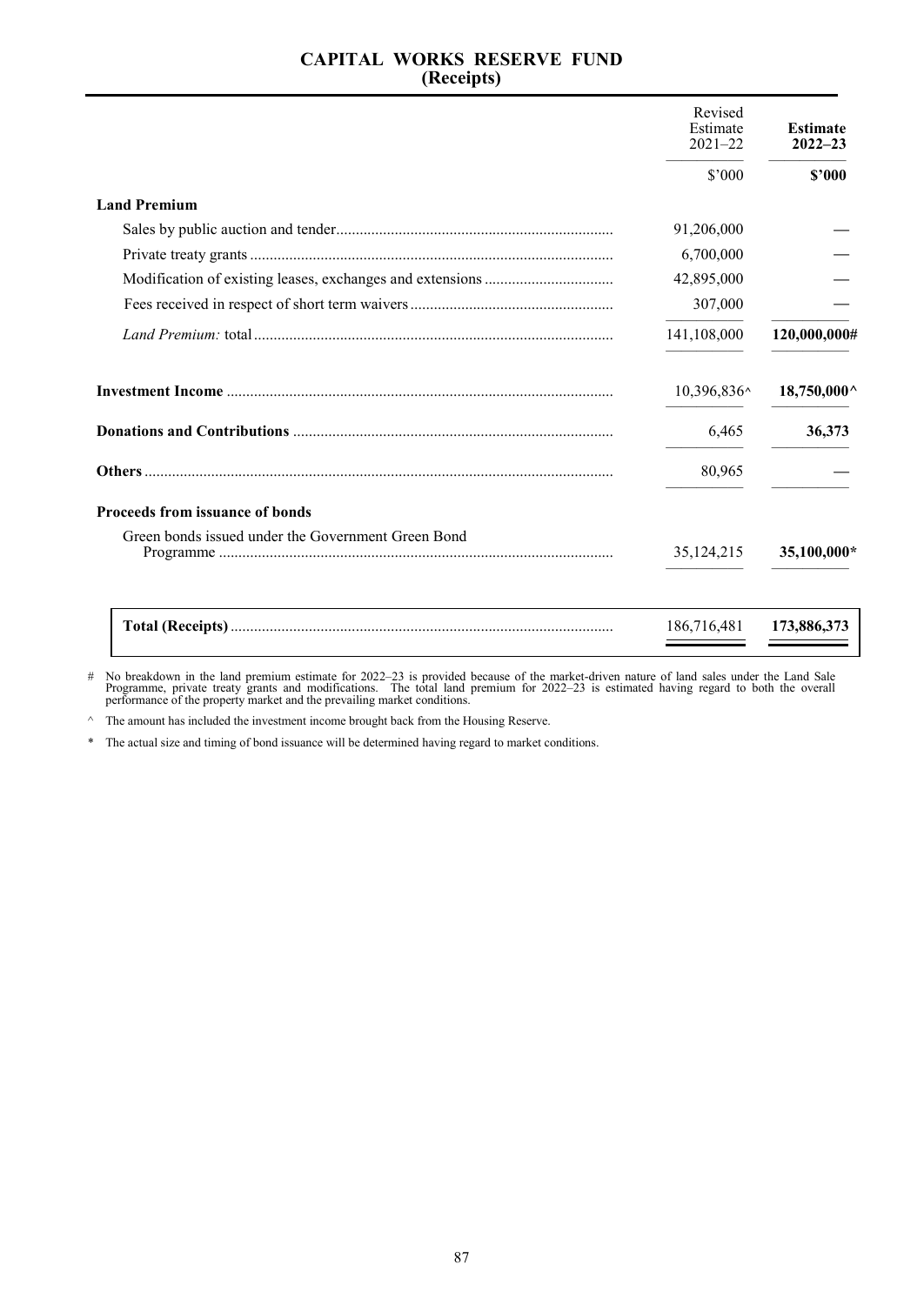### **Movement of the Account**

|                                                                                                                             | Revised<br>Estimate | <b>Estimate</b> |
|-----------------------------------------------------------------------------------------------------------------------------|---------------------|-----------------|
|                                                                                                                             | $2021 - 22$         | $2022 - 23$     |
|                                                                                                                             | $\mathbb{S}_{m}$    | \$m             |
| Opening Balance                                                                                                             | 130,685             | 196,755         |
| Revenue                                                                                                                     | 186,716             | 173,886         |
| Expenditure after payment of interest and other expenses on Green Bonds issued under the Government<br>Green Bond Programme | 85,646              | 95,954          |
| Surplus/(Deficit) before Transfer                                                                                           | 101,070             | 77,932          |
| Transfer from / (to) GRA                                                                                                    | (35,000)            | (100,000)       |
| Surplus/(Deficit) after Transfer                                                                                            | 66,070              | (22,068)        |
| Closing Balance                                                                                                             | 196,755             | 174,687         |

### **Revenue Analysis**

|                                                              | Revised<br>Estimate | <b>Estimate</b>       |
|--------------------------------------------------------------|---------------------|-----------------------|
|                                                              | $2021 - 22$         | $2022 - 23$           |
|                                                              | $\mathbf{Sm}$       | <b>Sm</b>             |
| Land Premium                                                 |                     |                       |
| Sales by public auction and tender                           | 91,206              |                       |
| Private treaty grants                                        | 6,700               |                       |
| Modification of existing leases, exchanges and extensions    | 42,895              |                       |
| Fees received in respect of short term waivers               | 307                 |                       |
|                                                              | 141,108             | 120,000#              |
| <b>Investment</b> Income                                     | 10,397^             | $18,750^{\,\wedge}\,$ |
| Donations and Contributions                                  | 6                   | 36                    |
| Others                                                       | 81                  |                       |
| Green bonds issued under the Government Green Bond Programme | 35,124              | 35,100*               |
| <b>Total Revenue</b>                                         | 186,716             | 173,886               |

# No breakdown in the land premium estimate for 2022–23 is provided because of the market-driven nature of land sales under the Land Sale<br>Programme, private treaty grants and modifications. The total land premium for 2022–

 $\wedge$  The amount has included the investment income brought back from the Housing Reserve.

\* The actual size and timing of bond issuance will be determined having regard to market conditions.